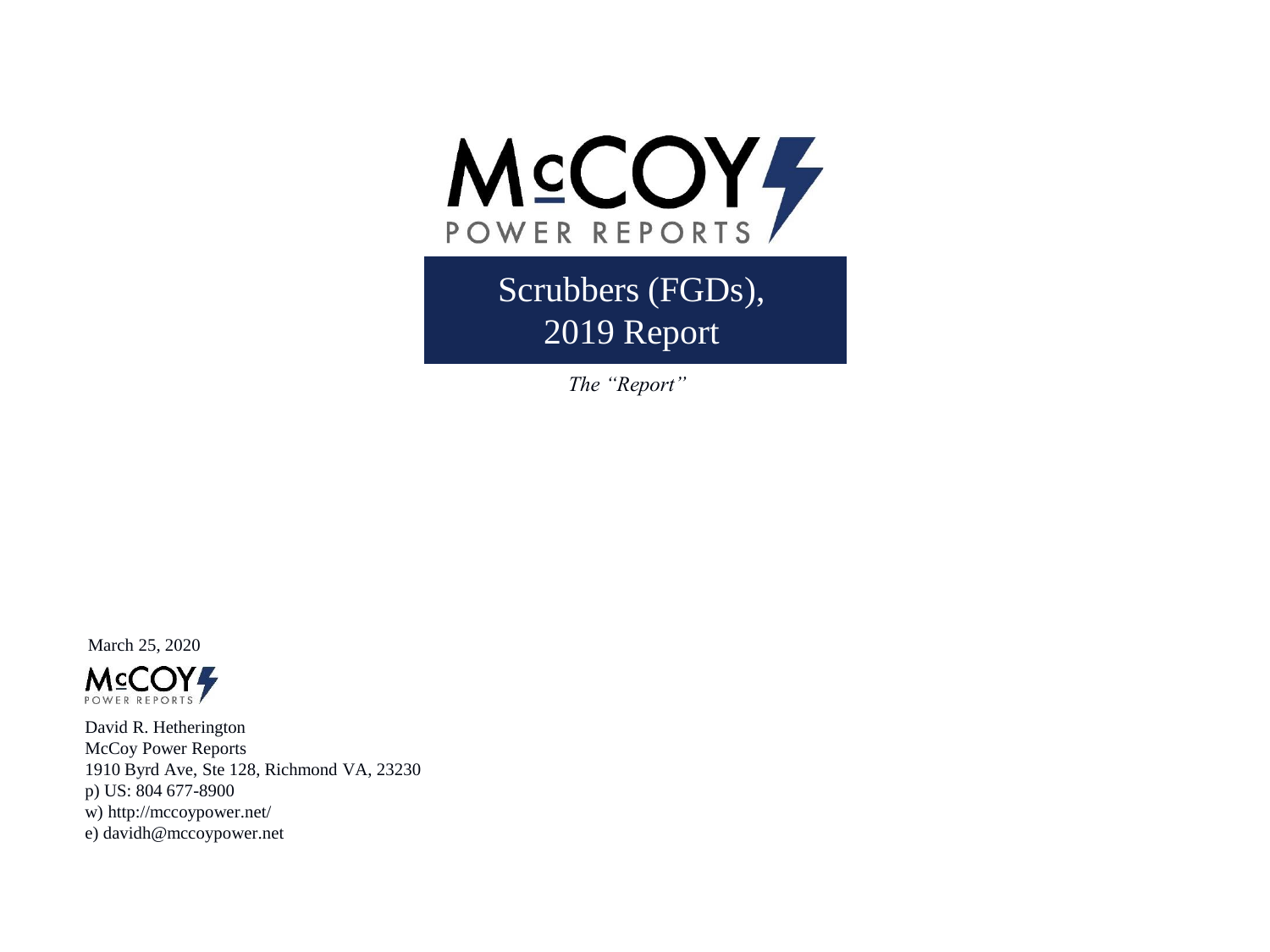To our subscribers:

Since 1993, McCoy has measured the breadth, depth, and competitive elements of the power generation markets we serve. Our scope includes a clear mandate to judge market share.

It is our conviction that the appropriate interval with which to assess OEM efficacy is annual.

> All our best, Bob McCoy Dave Hetherington

# From the Editors Table of Contents

- Summary
- Geographic Demand
- Scrubber Technology Selection
- Market Share Discussion:
	- **Capacity**
	- Units
- 2019 Official League Table: Technology Owner
- FGD Order Data, 1967 thru 2019 (the "Data"): Please See Accompanying Spreadsheet

*The Report and the Data are for your company's internal use only and may not be reproduced or retransmitted in any manner without the written permission of McCoy Power Reports. All rights are reserved.*

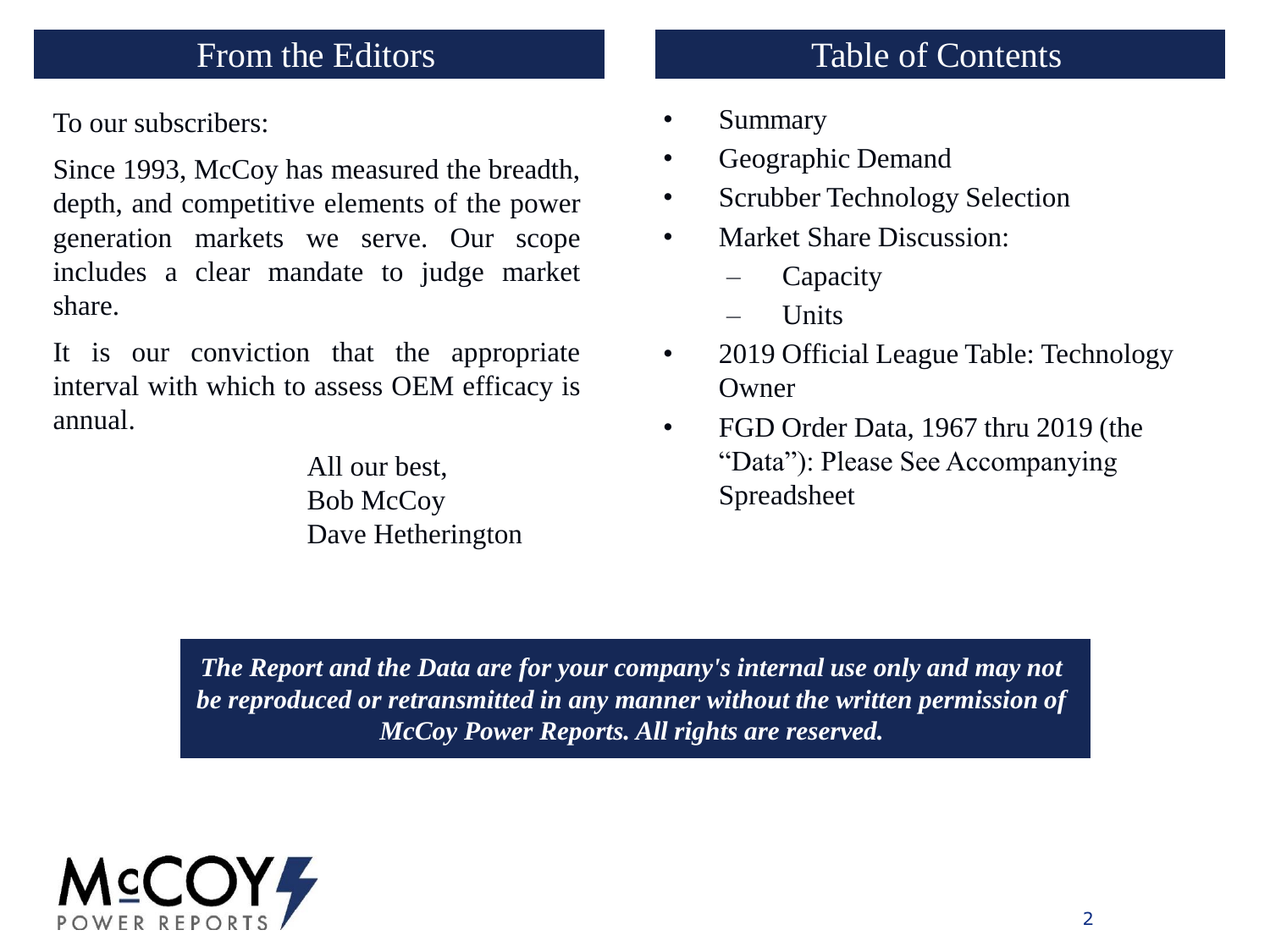### Summary

The flue gas desulphurization (FGD or Scrubber) markets amounted to 64 units and 25.6 GWe (image right) in 2019. Relative to the average annual unit and capacity levels of the five-year period through 2018 which were 61 units and 22.6 GWe, 2019 totals were 5% and 13% higher, respectively.

On the pages that follow, we present observations on geographic demand, Scrubber technology selection and OEM market share.



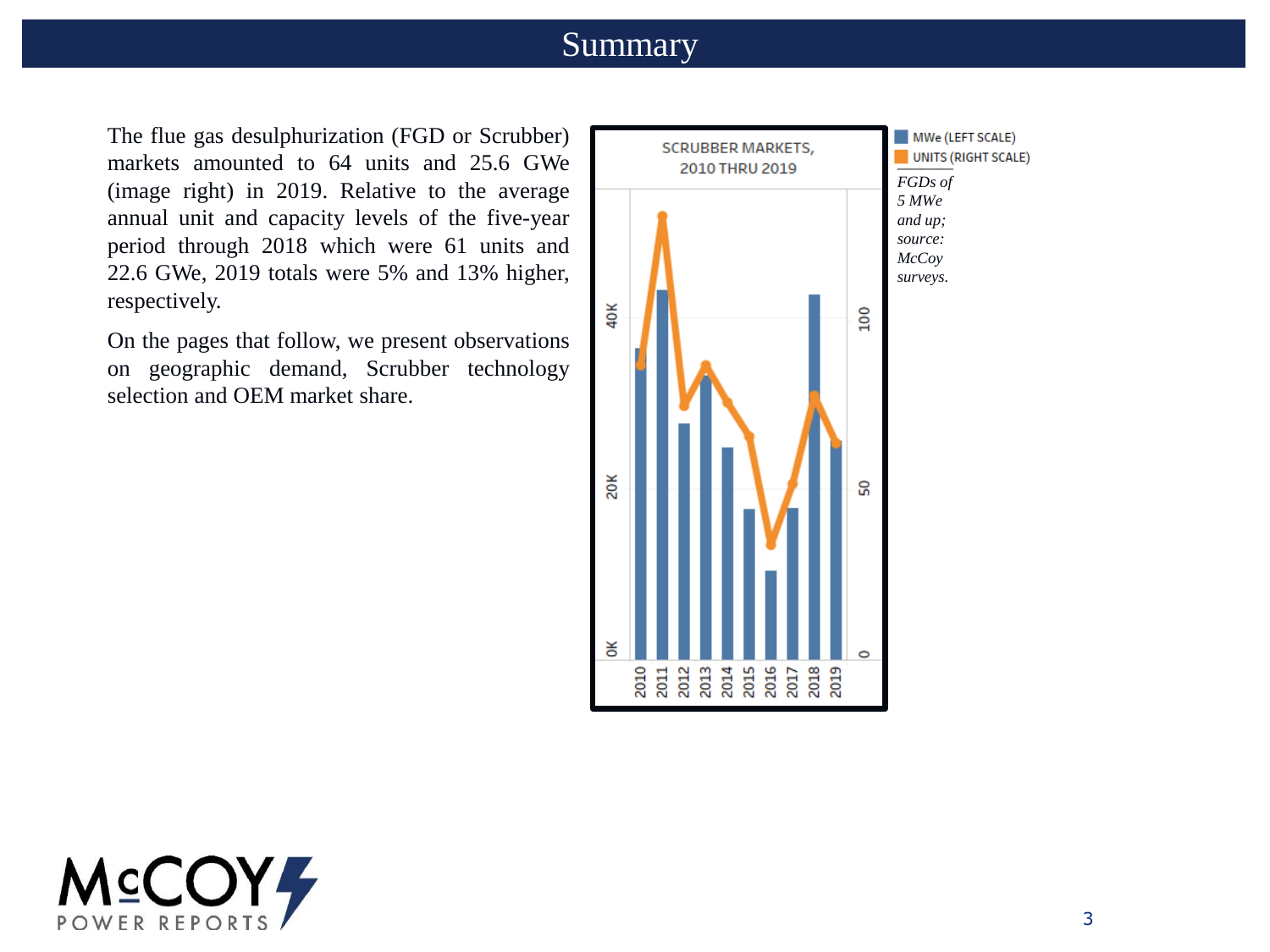### Geographic Demand

Asia remains the epicenter of Scrubber activity. For the five-year period through 2019, Asia accounted for 81% of all units and 90% of all capacity (images far and middle left), India was the biggest market, China was the second biggest market, and these two countries combined for 63% of global units and 68% of global capacity (images middle and far right).



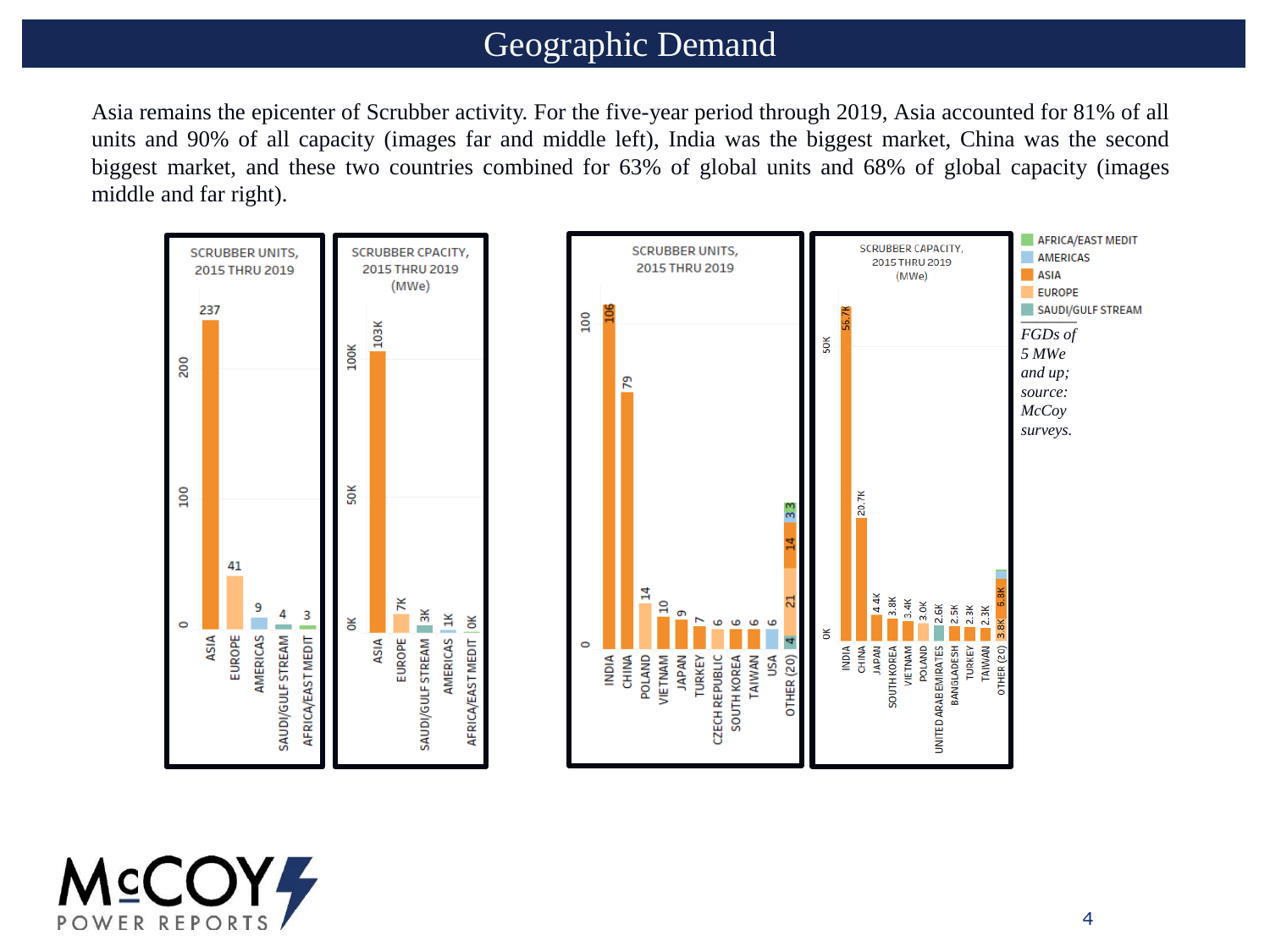## Scrubber Technology Selection

Wet technology was the most selected Scrubber technology in 2019, accounting for 56% of units (image far left). For the decade through 2019, Wet Scrubbers were 63% of global units (image middle left) and 68% of global capacity (image middle right), and the average unit was 422 MWe, the third highest such total among Scrubber technologies (image far right).



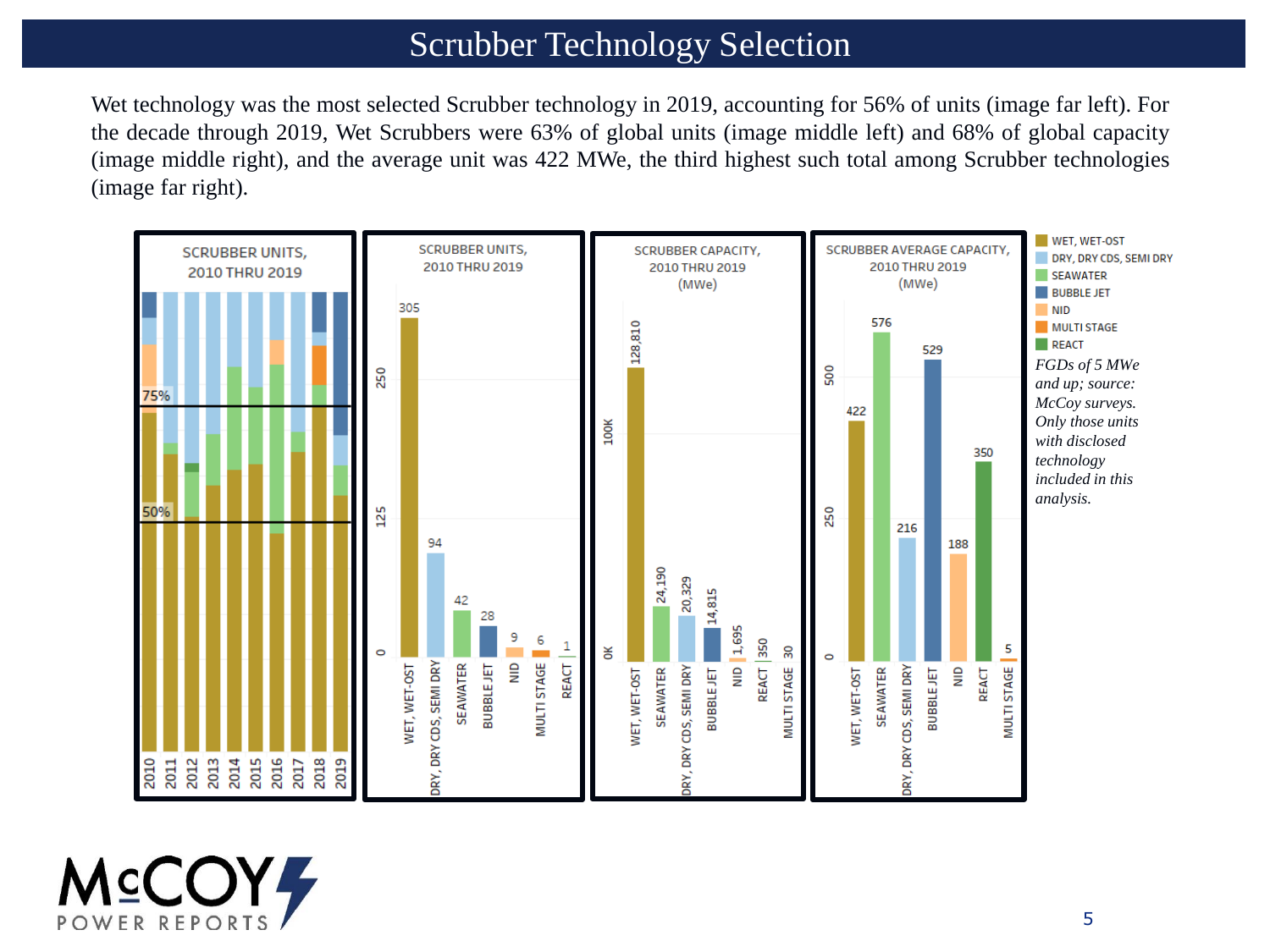Over the five-year period through 2018, the market leader by capacity was MHPS with 37% share on order flow of 41.5 GWe. GE was second with share of 22% (image right, top).

For 2019, MHPS was the leader with 37% share; Chiyoda was second with share of 32%; GE third with 27% (image right, bottom).





*FGDs of 5 MWe and up; source: McCoy surveys.* 

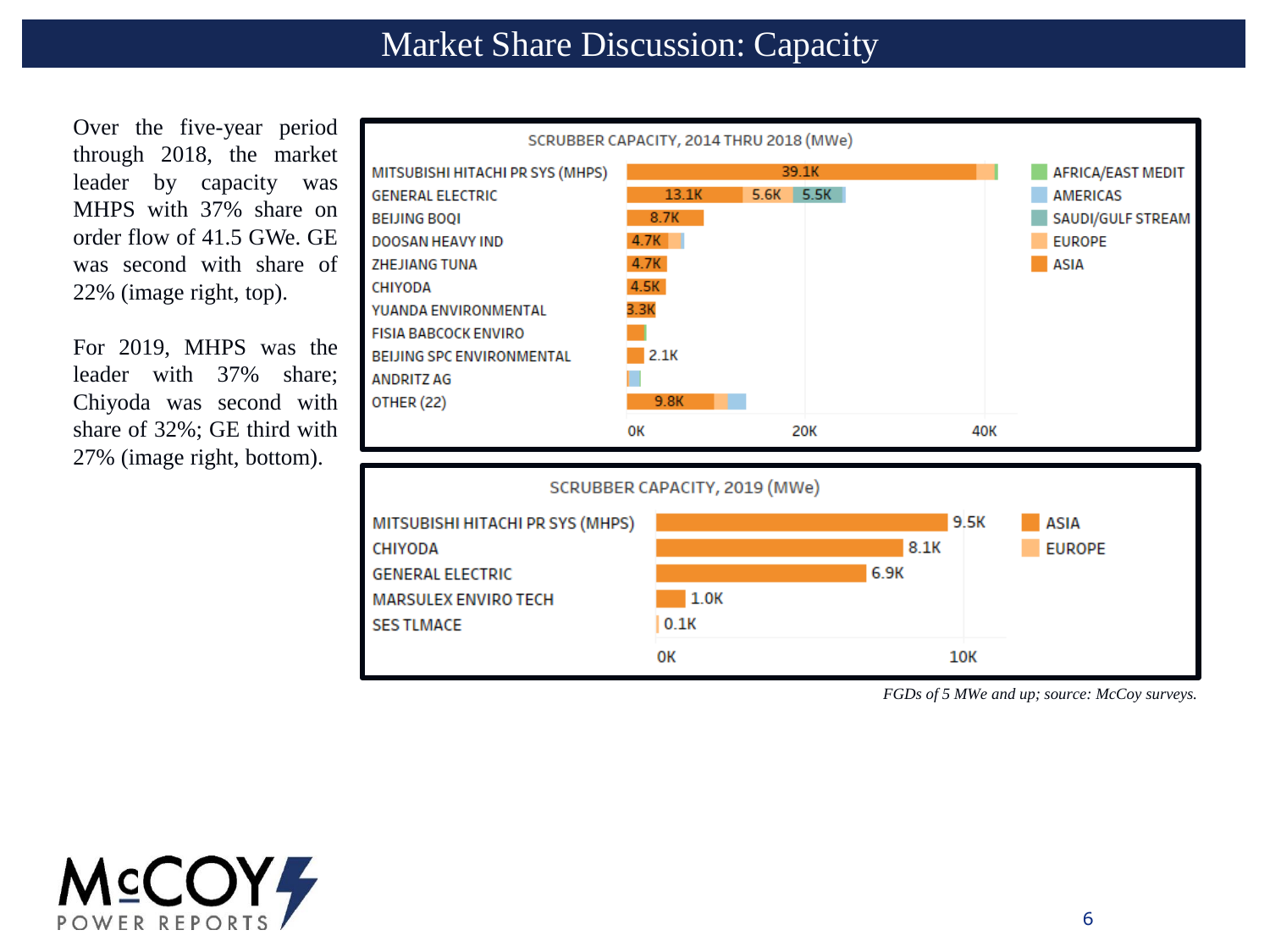Turning to units, MHPS was also the leader for the fiveyear period through 2018 with share of 22% on 67 units. GE was second with share of 15% (image right, top).

For 2019, MHPS, Chiyoda and GE finished one, two and three with shares of 38%, 30%, and 25% respectively (image right, bottom).





*FGDs of 5 MWe and up; source: McCoy surveys.*